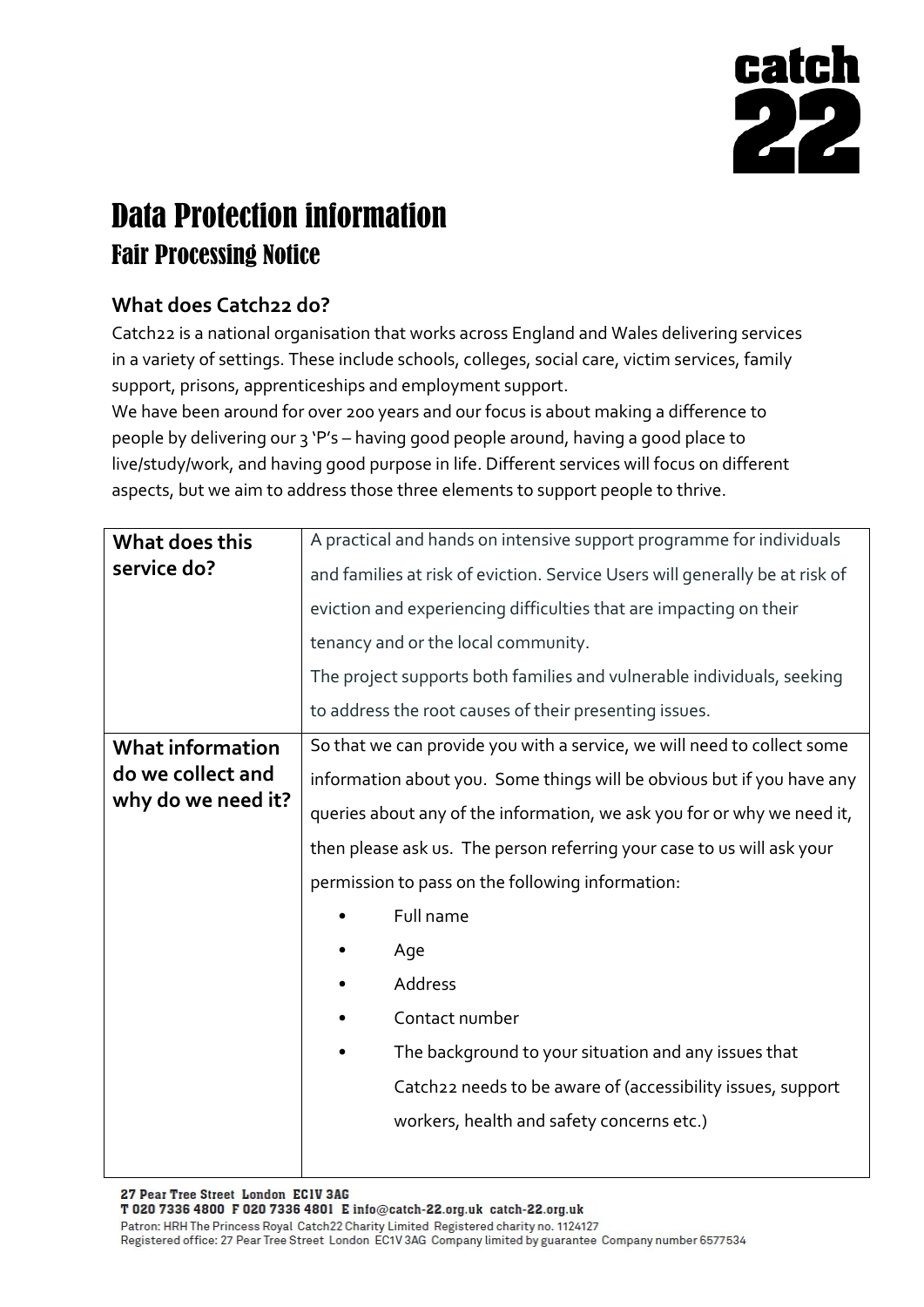

|                                                                                       | We may ask you to give us some more sensitive information (also                                                                                                                                                                                       |
|---------------------------------------------------------------------------------------|-------------------------------------------------------------------------------------------------------------------------------------------------------------------------------------------------------------------------------------------------------|
|                                                                                       | known as 'special data') like your gender, age, ethnicity, sexual                                                                                                                                                                                     |
|                                                                                       | orientation, religion and/or any disabilities. We will explain to you why                                                                                                                                                                             |
|                                                                                       | we need this information and you are free to refuse to give it if you do                                                                                                                                                                              |
|                                                                                       | not wish to do so.                                                                                                                                                                                                                                    |
|                                                                                       | During and after your work with us we will record:                                                                                                                                                                                                    |
|                                                                                       | The family star action plans and reviews                                                                                                                                                                                                              |
|                                                                                       | The short- Warwick health questionnaire.<br>$\bullet$                                                                                                                                                                                                 |
|                                                                                       | A log of all the communication we have had with you and<br>$\bullet$                                                                                                                                                                                  |
|                                                                                       | any other professionals relating to you                                                                                                                                                                                                               |
|                                                                                       | Feedback that you and the referrer has provided.                                                                                                                                                                                                      |
| What law applies<br>and which bits set                                                | The two main pieces of law that apply are:                                                                                                                                                                                                            |
| out the legal basis<br>for us to collect<br>and hold your<br>personal<br>information? | The EU general data protection regulation 2016 (also known<br>1.<br>as GDPR), and<br>The data protection act 2018<br>2.<br>We do have to have a legal basis for processing your<br>information and this is:<br>Individual consent (GDPR Article 6.1a) |
|                                                                                       | Performance of a contract (GDPR Article 6.1b)                                                                                                                                                                                                         |
|                                                                                       | The 'special data' that we collect has to meet even more of a legal<br>test and our legal basis for collecting this is:<br>Explicit consent (GDPR Article 9.2a)                                                                                       |
|                                                                                       | The Information Commissioner's Office has given further quidance<br>that sets out when these conditions can be used as the legal basis for                                                                                                            |
|                                                                                       | processing your information and this can be supplied to you if you<br>wish to see it.                                                                                                                                                                 |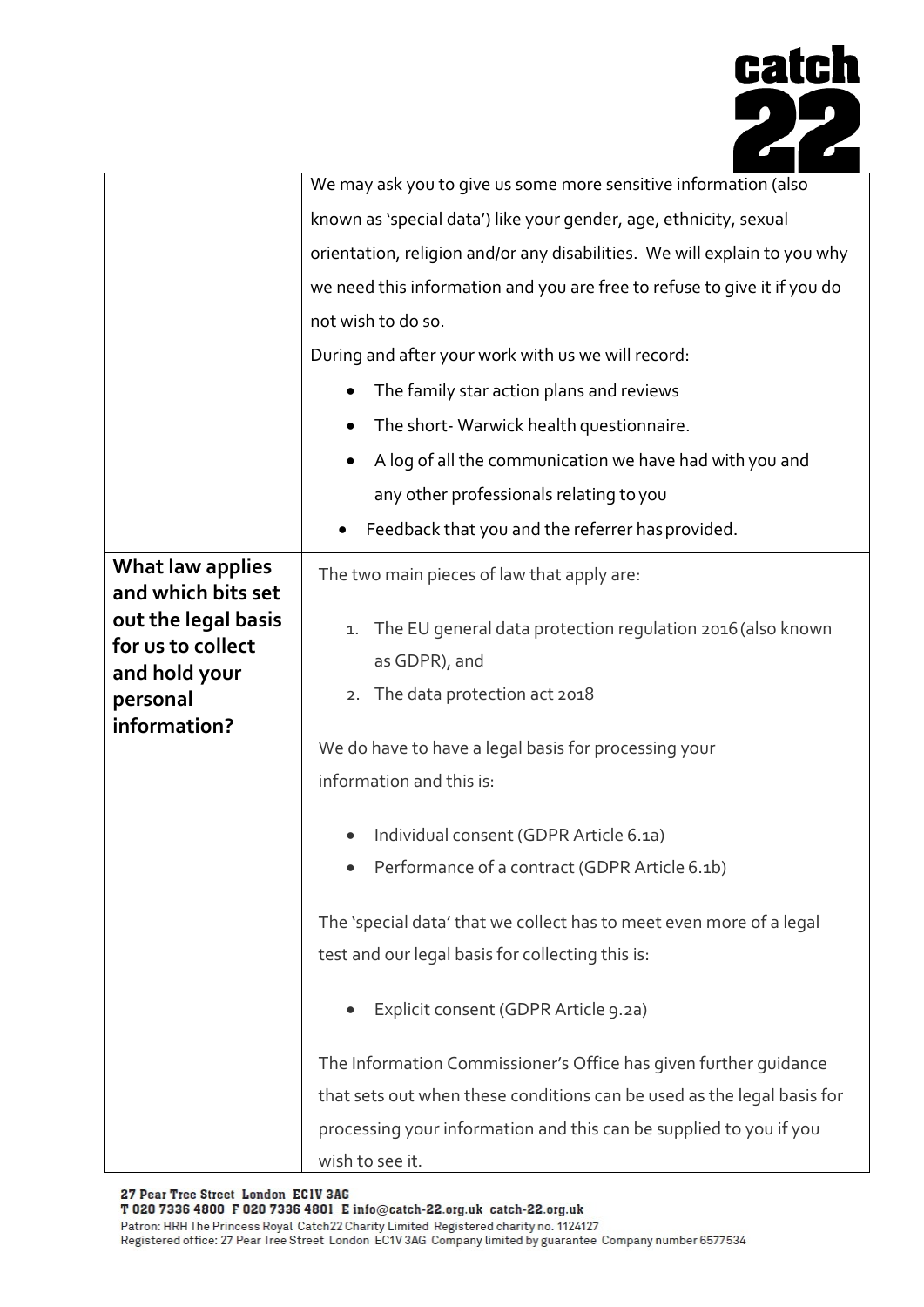

| Where did we get                    | The data we collect comes from you, from the person referring you to              |  |
|-------------------------------------|-----------------------------------------------------------------------------------|--|
| your data from?                     | us or other professionals you have consented for us to talk to. They are          |  |
|                                     | required to obtain your consent from you to pass on that information              |  |
|                                     | and for us to contact you.                                                        |  |
| Who will we share                   | We will provide the person who referred the case to us with updates               |  |
| your information<br>with?           | about how the support is going.                                                   |  |
|                                     |                                                                                   |  |
|                                     | We will only share information about you to other organisations where             |  |
|                                     | we have a record that you have agreed for your details to be passed on            |  |
|                                     | to another service to provide you with further or additional support.             |  |
|                                     |                                                                                   |  |
|                                     | CHIP provides monitoring reports to our partners and referrers, but no            |  |
|                                     | personal or sensitive information is provided that will identify you. We          |  |
|                                     | do like to provide anonymised case studies, as well as your evaluation            |  |
|                                     | and feedback, so that we can improve the service that we deliver, and             |  |
|                                     | we will always seek your consent before doing this.                               |  |
|                                     | Your information will be kept digitally on a secure drive and only people that    |  |
|                                     | will have access to your information are staff within CHIP.                       |  |
|                                     | We may have to share information if we are legally obliged to do so, for          |  |
|                                     | example where we have serious concerns about your safety or that of               |  |
|                                     | someone else associated with you. In these cases, we would share the              |  |
|                                     | relevant information with safequarding organisations (Social Service,             |  |
|                                     | the Police or any other Emergency Service) if you or anyone else is at            |  |
|                                     | risk of harm.                                                                     |  |
|                                     |                                                                                   |  |
| How long will we<br>hold on to your | Your information will be held for the period that your file is 'live' with us. We |  |
| information for?                    | then hold your information for a further 6 years once your file is closed.        |  |
|                                     | Sometimes there may be legal reasons we have to retain the                        |  |

27 Pear Tree Street London ECIV 3AG<br>T 020 7336 4800 F 020 7336 4801 E info@catch-22.org.uk catch-22.org.uk

Patron: HRH The Princess Royal Catch22 Charity Limited Registered charity no. 1124127<br>Registered office: 27 Pear Tree Street London EC1V 3AG Company limited by guarantee Company number 6577534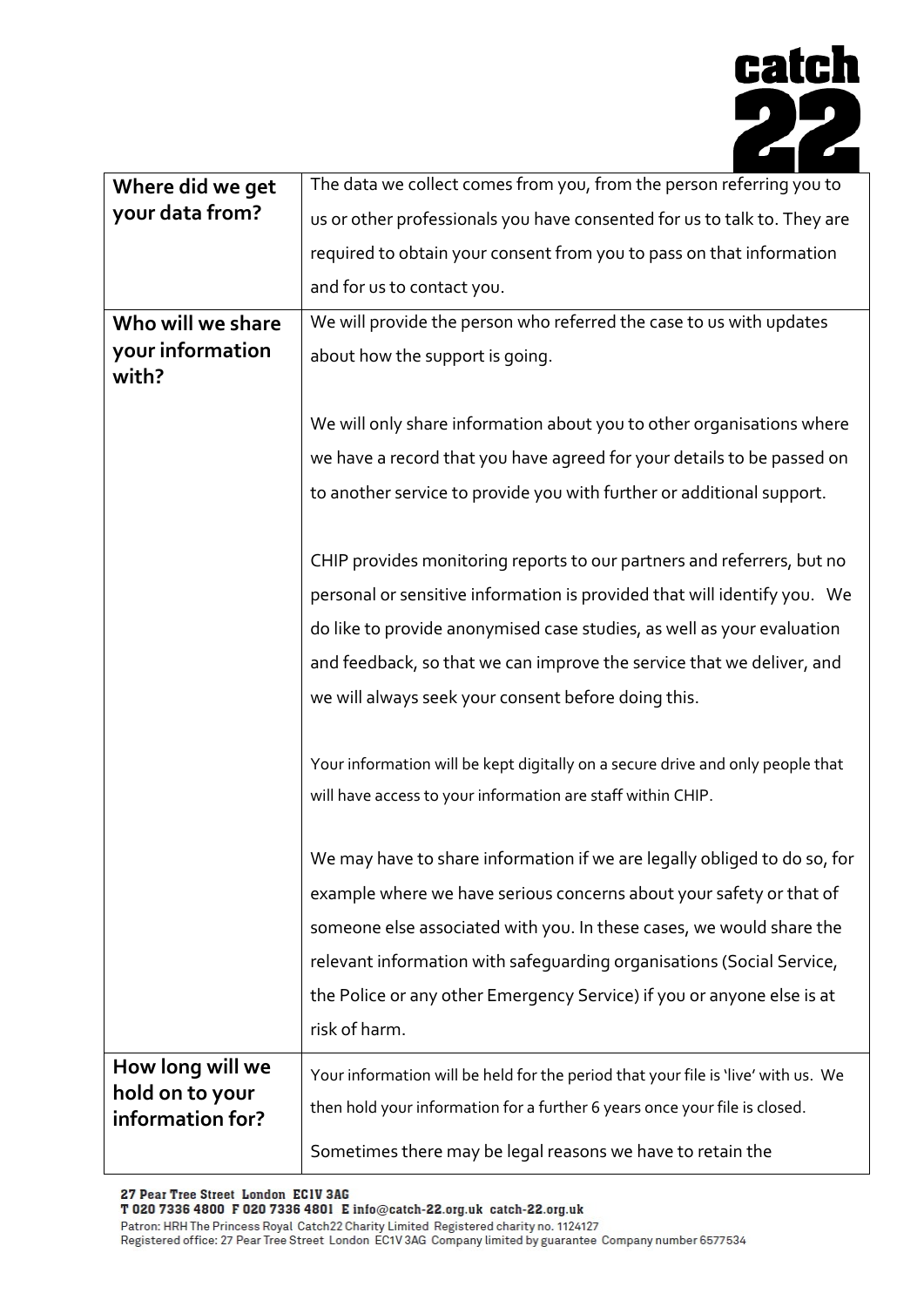

|                                                                   | information for a specified period of time and there may also be                                                                                                                                                                                                                                                                                                              |
|-------------------------------------------------------------------|-------------------------------------------------------------------------------------------------------------------------------------------------------------------------------------------------------------------------------------------------------------------------------------------------------------------------------------------------------------------------------|
|                                                                   | circumstances where it is appropriate within legal and best practice                                                                                                                                                                                                                                                                                                          |
|                                                                   | requirements to retain the information for longer, but we will inform                                                                                                                                                                                                                                                                                                         |
|                                                                   | you of this.                                                                                                                                                                                                                                                                                                                                                                  |
| What happens if<br>the information in<br>the records is<br>wrong? | You will need to be specific about what information you think may be<br>wrong and why, along with what you think we should do to correct it. If<br>we cannot amend your record in the way you would like, we will explain<br>the reason for this. We will always mark disputed records to show that<br>the record is disputed. You will be able to see a copy of your amended |
|                                                                   | record.                                                                                                                                                                                                                                                                                                                                                                       |

**What rights do you have over the information that we hold on your behalf?**

You have a number of rights over your data that we are required by law to uphold. You have the following rights:

- The right to be informed how we will use your information
- The right of access how to access information we hold about you
- The right to rectification request that information that is held about you and is inaccurate or incomplete be rectified
- The right to erasure requests that under special circumstance information held on you may be removed or deleted
- The right to restrict processing –Block or suppress processing of information about you
- The right to data portability Obtain and re-use information held about you for your own purposes across different services
- The right to object Object to processing of information about you
- The right to withdraw consent at any time where your information is being processed based on that consent, for example where Victim Support is sharing your information based on consent
- The right to lodge a complaint with the Information Commissioners Office (ICO)